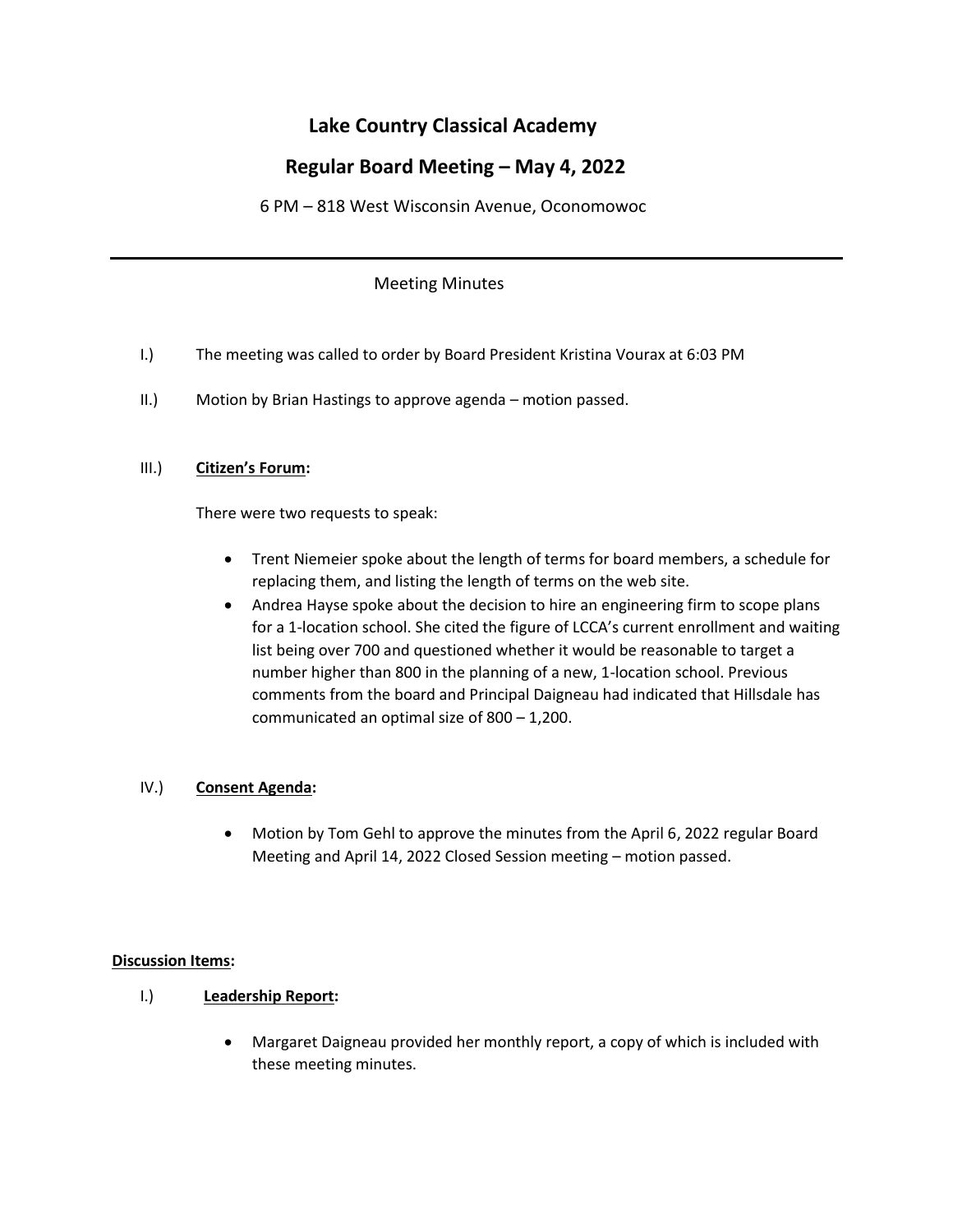#### II.) **Authorizer Report:**

• Kristina Vourax gave an update on the board's planned trip to Hayward on May 19- 20, to tour the Lac Courte Oreilles Ojibwe College. Also mentioned a possible visit to LCCA from representatives of the LCO Ojibwe Board in May.

#### III.) **Board Committee Policies:**

- Tom Gehl presented a draft of a policy on Board Committees. The intent of this draft is to define the role, constitution, and responsibilities of committees.
- Board discussion followed, in which a desire for additional language that addressed the process of selecting volunteers who serve with these committees, and the development of greater status and authority for them, so that they would be more able to better represent and execute the work of the respective committee.
- The draft will be modified to address these additions and brought back for further review and action at the June meeting.

#### **Action Items:**

- I.) **Funding for Mobile Classrooms:**
	- Tim Peterson reported that the several components of the budget are being finetuned and confirmed, and this item was not yet ready to be brought for action or approval.

## II.) **Policy on User Fees:**

- Tom Gehl presented a policy under which the board would establish and approve User Fees on an annual basis. These fees are assessed on a per student basis and are intended to cover the physical cost of curriculum and associated materials.
- Motion by Tom Gehl to approve Policy motion passed.

## III.) **Policy on LCCA Public Ambassadors:**

- Tom Gehl presented a policy to define the actions and responsibilities of board members and school leadership when speaking/presenting to public groups or outside entities.
- Motion made by Tim Peterson to approve Policy motion passed.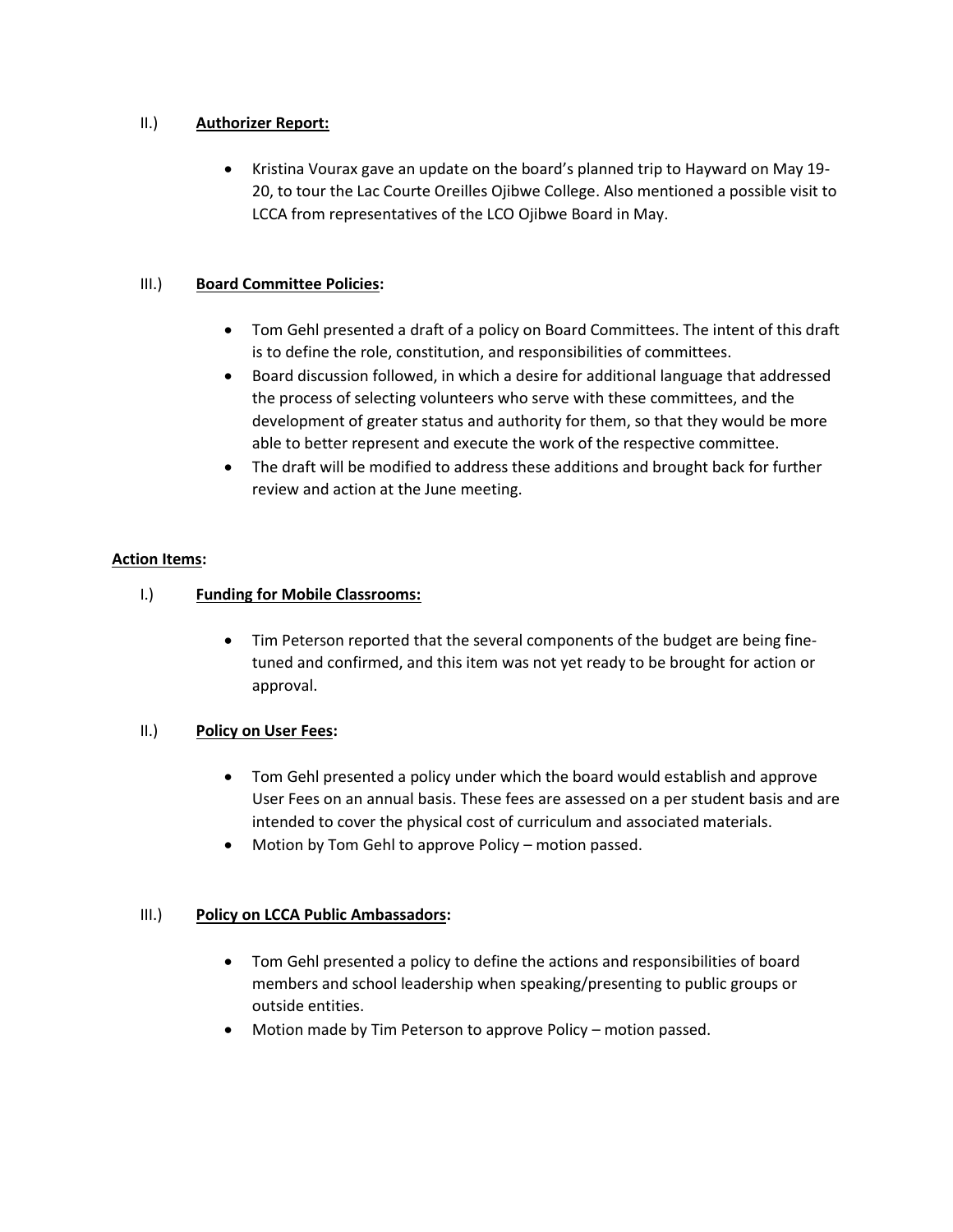#### **Committee Reports:**

# I.) **Treasurer's Report:**

Brian Hastings presented:

- A gap of \$48,000 in April, due in large part to a delay in the \$74,000 Charter start-up grant. This is payment is expected the week of May 9.
- Cash on hand at end of April was \$175,000.
- We have submitted the first reimbursement of matching funds to the W.S. Knight Foundation. Funds raised were \$109,000, and this is the amount to be reimbursed via the WSKF matching grant.
- The final DPI reimbursement for the 2021-22 school year is due on June 6, not May 15.
- All transactions through March 31 are now entered in Skyward (accounting operating system).
- Additionally, Skyward is fully functional in the handling of LCCA payroll.
- Our initial field audit is to occur the week of May 9.
- Other banks are being interviewed and vetted for the purpose of increasing our line of credit. Current LOC is \$250,000 and we are seeking a \$750,000 credit line. An increased LOC is needed to provide flexibility and liquidity given that DPI funds are received only four times a year.

## II.) **Facilities and Finance:**

Tim Peterson presented and indicated there was nothing additional to report other than what he had covered under the mobile classroom funding topic.

## III.) **Fund Raising and Communications:**

Kristina Vourax presented:

- Fundraising letter sent to parents in April has raised \$29,000 to date (26 of 232 families have participated)
- 2022 Liberty Gala update:
	- o Revenue to date from the Gala is \$93,000
	- o Value of procured items for the Gala's Silent Auction is approximately \$40,000 to date.
	- o The committee is still working on obtaining some higher end items for the Auction.
- The Legacy Committee fundraising and events update:
	- o \$2,000 raised for gift cards for teachers for Teacher Appreciation Week.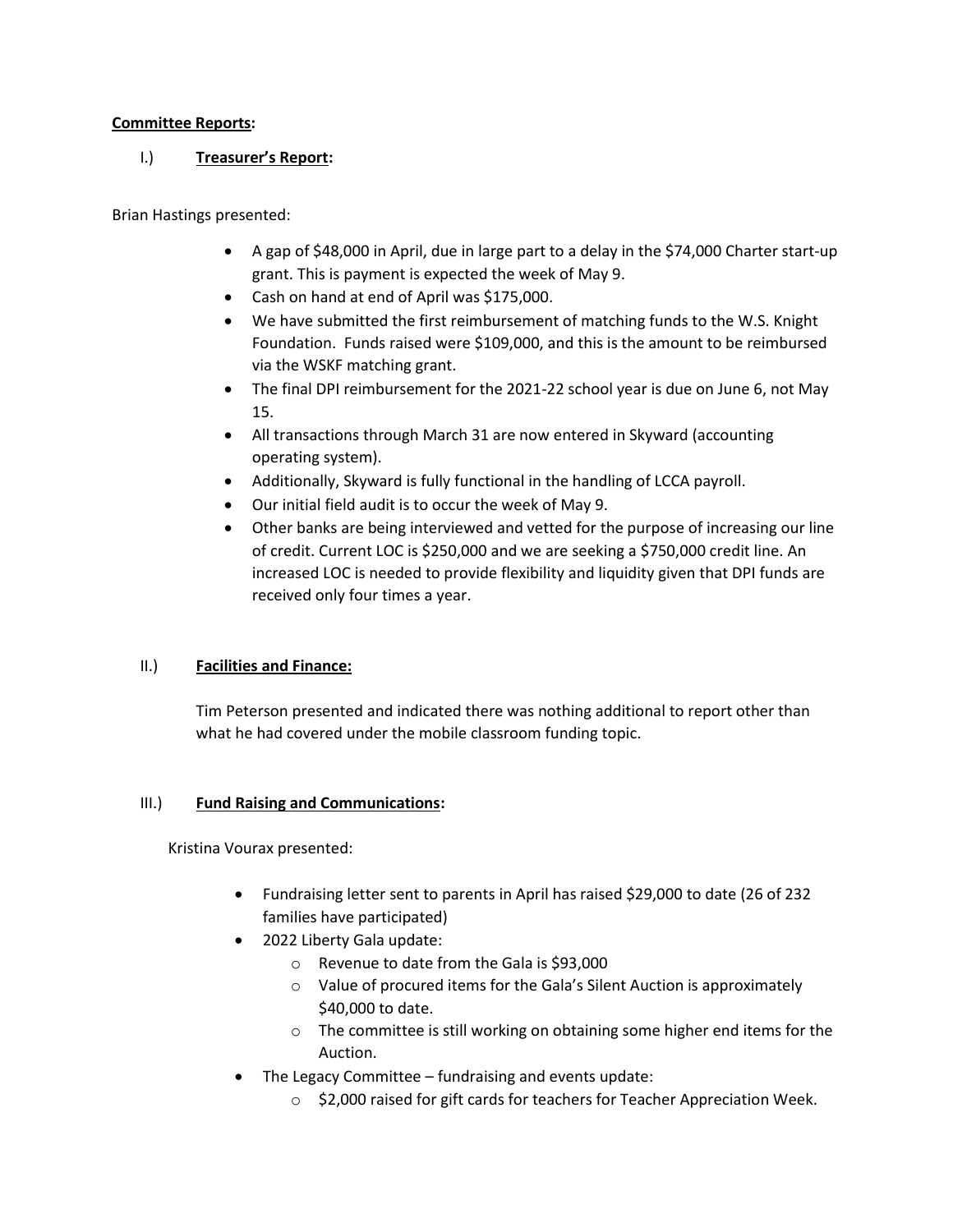- $\circ$  Coin Wars fundraiser (May 9 20).
- o Badger Burger restaurant night raised approximately \$200.
- o Lake Country Dockhounds End of Year Celebration, June 5 300 tickets sold so far.
- o Weekly grade level play dates every Friday at Fowler Park through the end of the school year. Gives families an opportunity to socialize.
- o Middle/HS Dance (7<sup>th</sup>-9<sup>th</sup> grade) at West, Sat. May 21. 52 students signed up so far.
- o Oconomowoc Independence Day Parade, July 2 looking for volunteers to help coordinate and create an entry/float.

#### **President's Report:**

• Kristina Vourax spoke of Teacher Appreciation Week and thanked all of LCCA's teachers and staff.

#### **Motion to Enter Closed Session:**

- Motion by Tom Gehl at 7:30 to enter Closed Session under State Statute 19.85 (1) (c) for: "Considering employment, promotion, compensation or performance evaluation data of any public employee over which the governmental body has jurisdiction or exercises responsibility".
- Motion passed

#### **Reconvene into Open Session:**

- Motion by Tim Peterson to approve a contract for the position of Controller for Ms. Lori Kaari.
- Motion Approved

#### **Meeting Adjournment:**

- Motion made by Tim Peterson to adjourn meeting motion approved.
- Meeting adjourned at 7:41.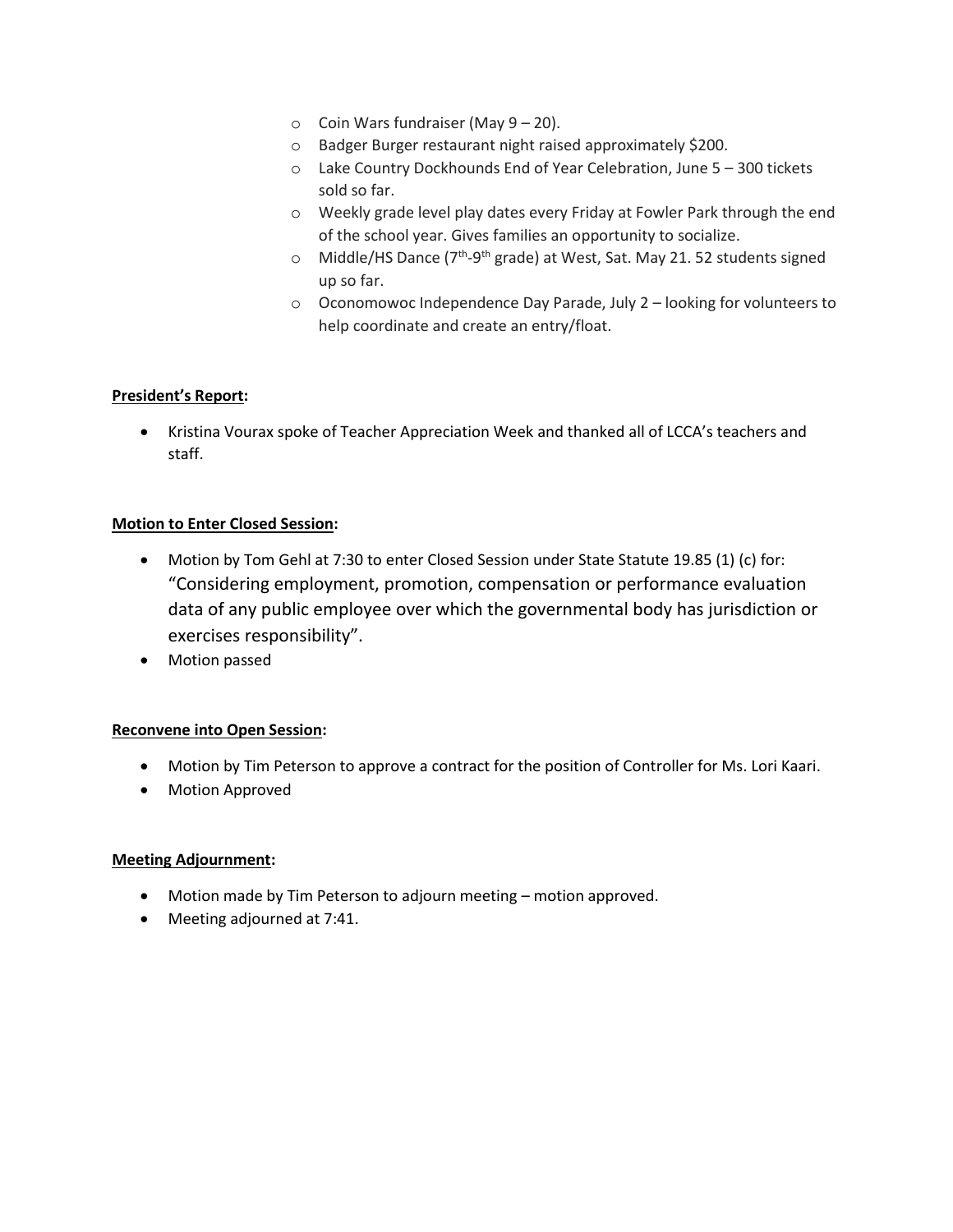# **LCCA Principal Report to Board of Directors**

\*Modeled after BCSI [Sample] School Leader Report to Board of Directors

# May 4, 2022

# **GOVERNANCE DECISIONS, MONITORING, AND ACCOUNTABILITY**

Current Significant Issues/Opportunities - elsewhere in agenda

Matters of Approval – none

Risk and Charter Compliance Update:

- 1. School Goals in progress
	- a. Math Growth Y1: 55% of all students who take the fall and spring NWEA Map Assessment will meet projected growth in math.
	- b. Reading Growth Y1: 55% of all students who take the fall and spring NWEA Map Assessment will meet projected growth in reading.
	- c. Forward Y1: 60% of all students tested will score as Proficient or Advanced in ELA and Math as measured by the Wisconsin Forward Exam.
- 2. Hillsdale Partnership
	- a. Monthly call between Dr. Katy O'Toole and Principal
	- b. Hillsdale resources (videos, podcasts, documents) pushed to teachers in weekly memo
	- c. The School Bell and The Chalkboard: monthly newsletters to teachers and school leaders
- 3. Finance
	- a. Enrollment currently 397 students, East 215; West 182
		- i. 2022-2023 Enrollment
			- 1. All available seats have been offered in K-9<sup>th</sup> grades
			- 2. 2 students are in RP status (Registration in Progress)
			- 3. 7 students are in RC status (Registration Complete)
			- 4. 464 students are fully verified
			- 5. 311 waitlisted
	- b. Membership Audit confirming enrollment has been completed, DPI confirmed receipt
	- c. Contracts
		- i. CarpooltoSchool launched on April 25; parent webinar May 3
- 4. Academics and Student Life
	- a. Student Services, Special Education Compliance
		- i. Compliance:
			- 1. Setting: 31/34 in Environmental Code "A" (student is inside the regular classroom with non-disabled peers 80% or more of the time)
			- 2. Timelines: Eval and IEP timelines are compliant
			- 3. Compensatory services offered when required
			- 4. DLM (Dynamic Learning Maps) completed (results expected early/mid-July)
		- ii. Numbers:
			- 1. Total Students
				- a. IEPs 34 students
				- b. 504s 4 students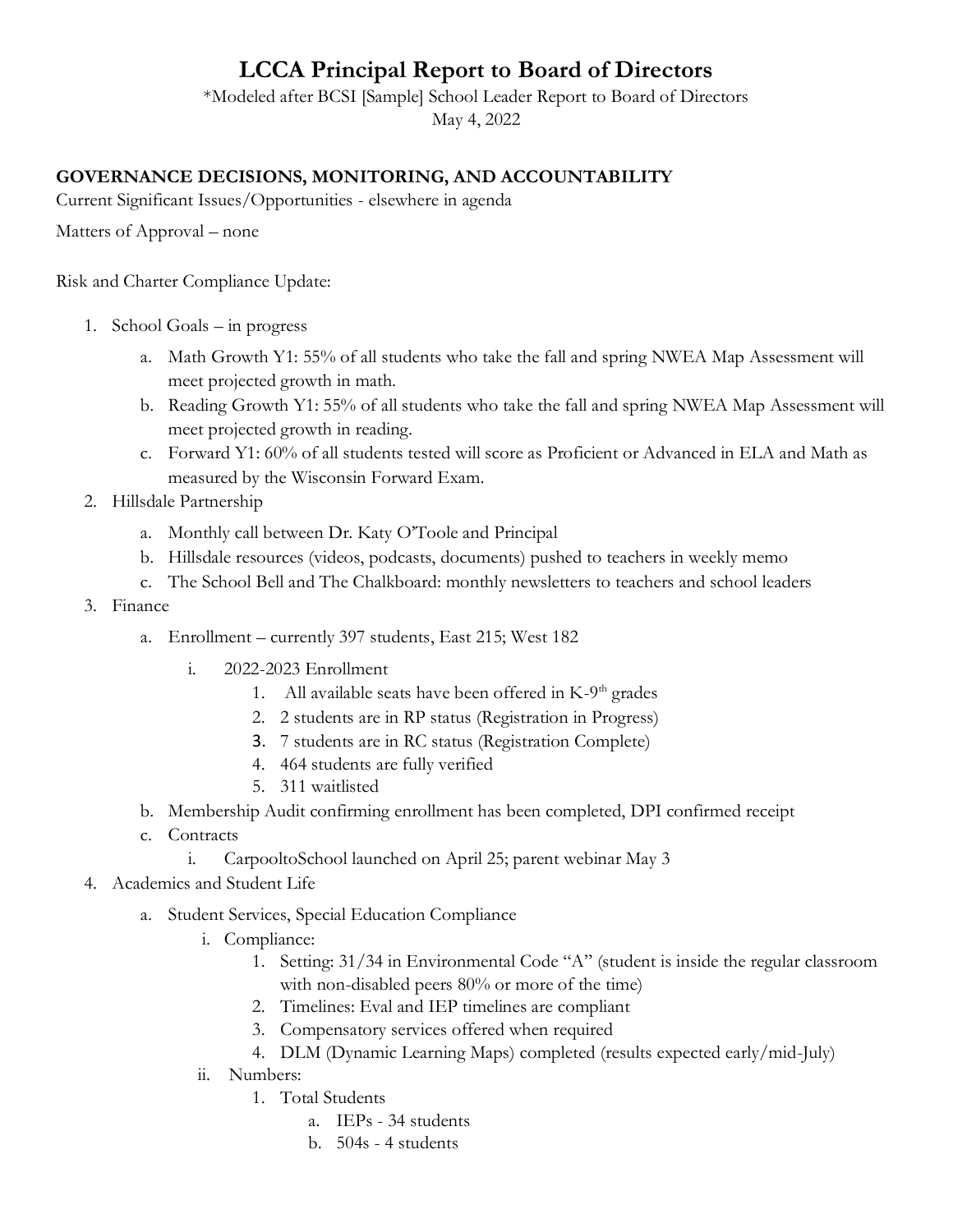- c. 11 re-evaluations (triennial and/or continued eligibility)
- d. Projecting a minimum of 44 IEPs next school year
- iii. RtI
	- 1. Data from Q3 and MAP testing will be evaluated as completed to re-assess tiers and interventions.
- iv. Other:
	- 1. Actively recruiting a Vision/Orientation & Mobility Specialist
- b. Standardized Testing
	- i. Completed Forward Exam; 3rd through 8th grades (results expected late June/early July)
	- ii. Completed ACT Aspire; 9th grade (results expected early/mid-July)
	- iii. MAP Testing in progress April  $25 -$ May  $27$ ; K through 9th grades
	- iv. MAP Reading Fluency in progress April 25 May 6; K through 2nd grades
- c. Curriculum Updates Hillsdale Program Guide 3.0 received
- d. Discipline
	- i. Semester tracking of virtue reflections and discipline referrals; paper copies in student files
		- 1. Virtue Reflections:  $5^{\text{th}} 0$ ;  $6^{\text{th}} 5$ ;  $7^{\text{th}} 2$ ;  $8^{\text{th}} 3$ ;  $9^{\text{th}} 0$
		- 2. Discipline Referrals:  $5^{\text{th}} 0$ ;  $6^{\text{th}} 0$ ;  $7^{\text{th}} 0$ ;  $8^{\text{th}} 0$ ;  $9^{\text{th}} 1$
- e. Athletics
	- i. Moving forward pursuing 3-year probationary status with WIAA
	- ii. On track for 22-23 school year to be first year of probationary status
- f. Culture
	- i. April 1 Mom/Son Game Night
	- ii. East and West Assemblies ripple effect
	- iii. Additional West Assembly perspective
	- iv. April 21 Gallery Night; open house, K-9 student artwork on display  $\omega$  East
	- v. Teacher Appreciation Week: May 2-6

# **INFORMATIONAL**

- 1. Matters of Note:
	- a. Facilities
		- i. West air conditioning units were cleaned out and tested for spring/summer seasons. Science room will receive a new unit.
		- ii. East No  $A/C$  in  $4<sup>th</sup>$  grade room.
			- 1. Teko quote is \$8,100
			- 2. Butters and Fetting rescheduled to provide quote this week
		- iii. East adding woodchips to the playground at East May 14; volunteers needed
		- iv. East Traffic bond for front parking lot/driveway May 14; volunteers needed
		- v. East contracted with Natures Designers for lawncare through summer and fall
		- vi. East quarterly maintenance on Roof Top Units (RTUs) cleaned, new air filters installed. Issue discovered with Art Room unit – new motor needed, scheduling Butters Fetting to complete job
		- vii. Both campuses moving forward in negotiations with Mahler and Kleenmark regarding quotes for cleaning/janitorial services next year
	- b. Safety Concerns none
	- c. Professional Development
		- i. NWEA MAP Reading Fluency training session; K-2 teachers/staff